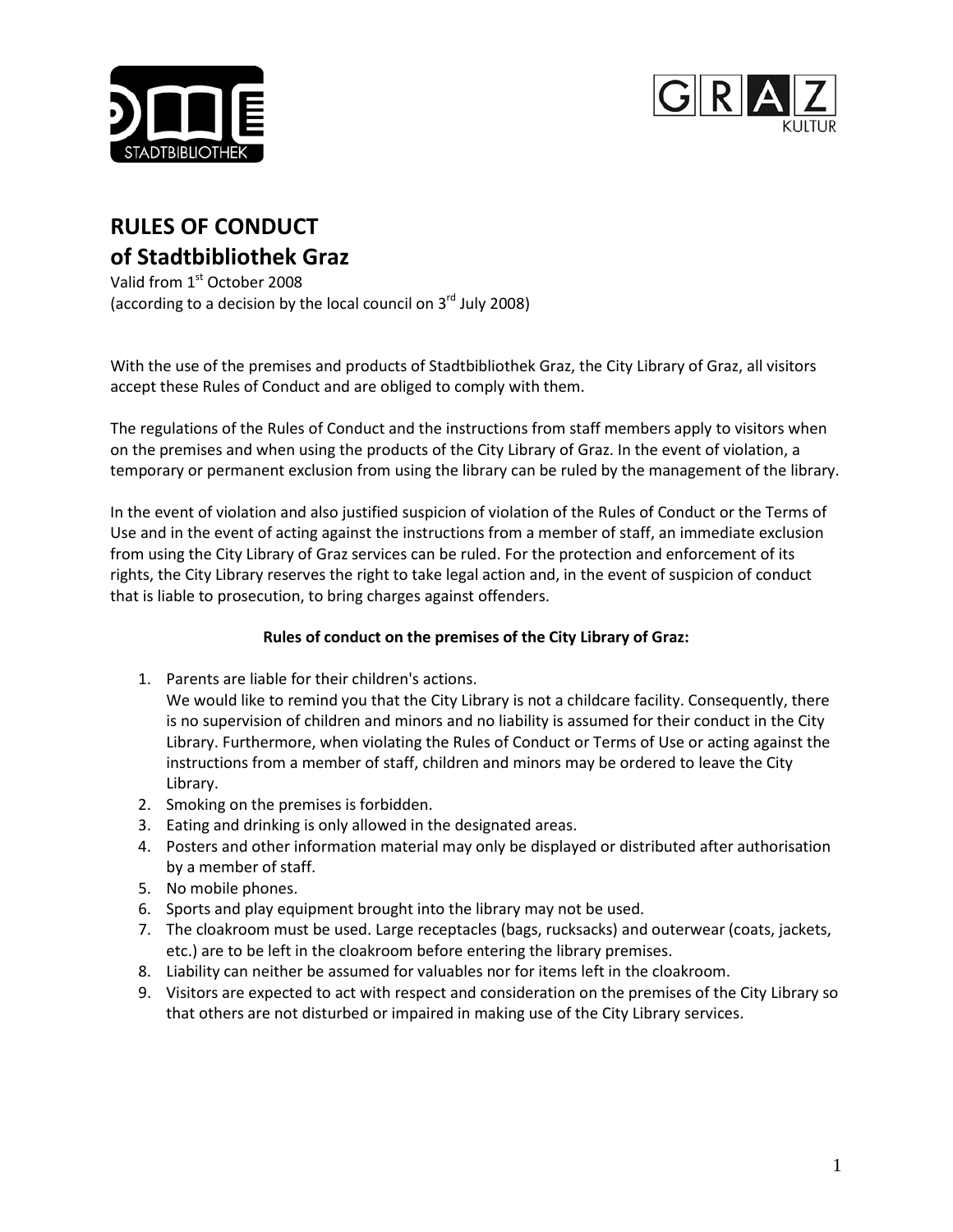#### **Treatment of media, equipment and fixtures:**

Media, equipment, in particular hardware and software made available as well as other fixtures of the City Library are to be treated with respect. Damages are to be reported to a member of staff immediately.

#### **Use of the internet:**

Use of the internet is only possible for patrons with a valid library card. The City Library is not responsible for the site content, availability and quality of any external sites which are offered by means of the provided lines and accesses. Software, be it brought into the library or downloaded, may not be installed on the computers.

Calling up sites on the web with pornographic or extremist content, content that is discriminating in any way or content that glorifies violence is forbidden. In case users violate the rules, there is a warning which is followed by the user being excluded from using the internet.

#### **Compensation for damages:**

Patrons are liable for media borrowed on their names. Therefore, they shall see for the soundness of the media when they are issued as well as for their completeness, particularly for media consisting of several parts.

Patrons must pay damages for loss or damage of media, their covers/packaging as well as of library devices and fixtures. Also considered as damage are writing, marking and underlining in books and on other types of media. A damaged medium is to be replaced by the patrons with a new copy. In case the medium is no longer available, the replacement cost considering the acquisition value or antiquarian value is charged. In addition, a lump-sum handling fee is to be paid for the replacement of media.

## **Liability:**

The City Library of Graz is not liable for the perfect working order of the media.

## **Copyright:**

For use of all information carriers (or media) from the holdings of the City Library please refer to the regulations of copyright law and the relevant licence provisions. Use of open source resources from the internet is subject to the effective legal regulations.

At some locations of the City Library, photocopiers are available. Copying of entire books and magazines is prohibited. Copying of audiovisual media is prohibited. When copying extracts from media from the library holding, users are responsible for complying with possibly existing copyright laws. Users are committed to complying with the relevant legal provisions, in particular copyright law, licensing agreements and limitations of use when making use of electronic resources and programmes made available by the City Library.

In the event of claims against the City Library due to an infringement of rights of third parties caused by a patron, the patron has to compensate for all costs and claims for damages accruing and to indemnify and hold harmless the City Library and the City of Graz.

## **Audio, film and photo recordings:**